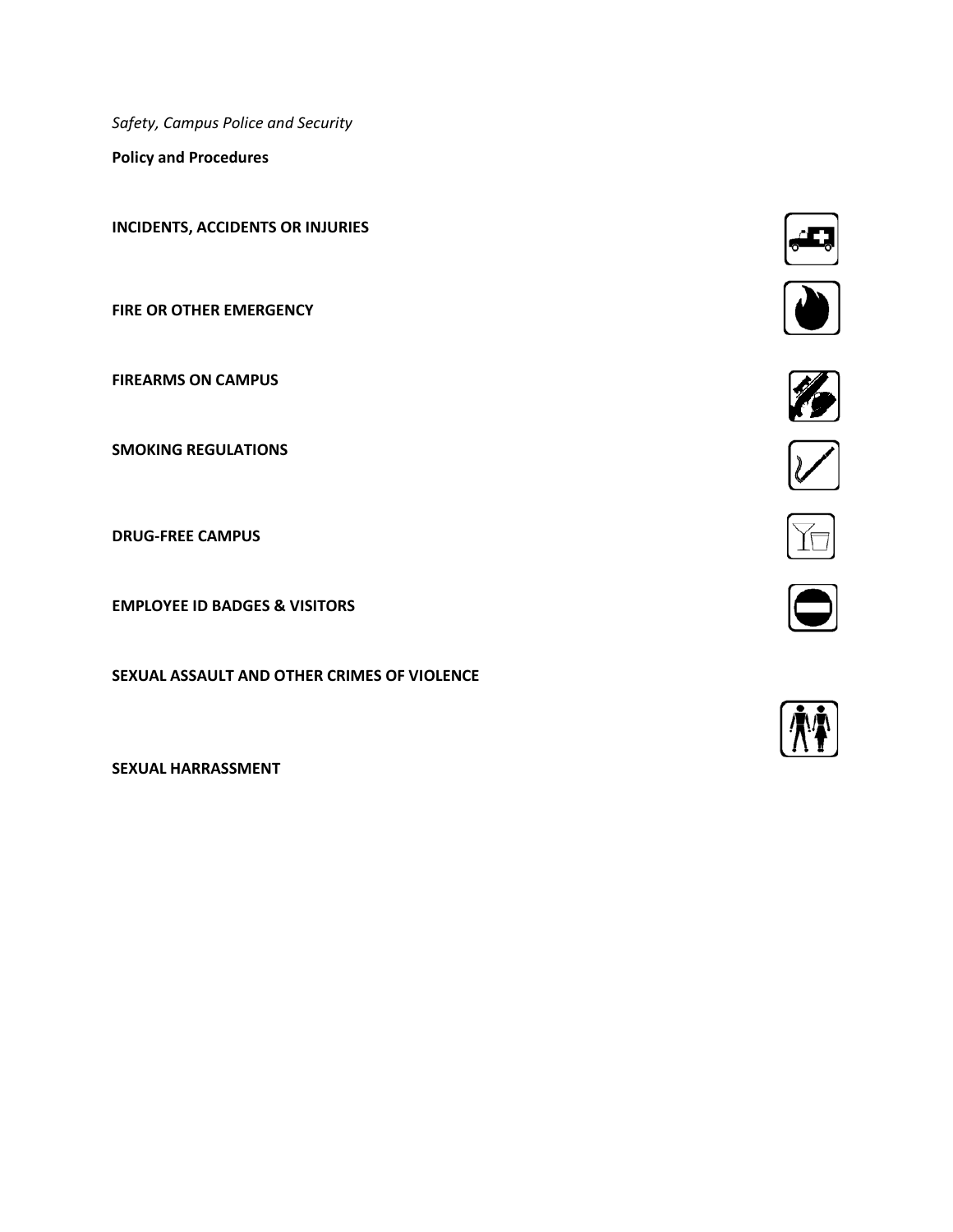## *Incident Procedures*

In the unfortunate occurrence that you are involved in an accident, whether in a university owned or rental vehicle, or any type of on/off campus accident, the following steps should be observed: *You must complete a Lincoln Memorial University Incident Report. This document is located on the LMU Website (Human Resources page) or by contacting the Finance Office or the Office of Human Resources.* 

# **Auto Loss or General Liability Loss:**

- Seek medical assistance for any injured persons if necessary
- Report the loss as soon as possible to campus security at ext. 6911 or 423-869-6911
- **DO NOT ADMIT FAULT** or **OFFER PAYMENT**
- **DO NOT DISCUSS** the occurrence with anyone except campus security or the police
- Discussion regarding university insurance policies should be directed to the Finance Office
- Preserve any evidence. Take a photo if possible
- As soon as possible, in your own words, write down a description of the event and forward it to the Finance Office
- Obtain witness names, addresses, and phone numbers
- Should anyone receive notice of a lawsuit relating to the accident, contact the Finance Office

*NOTE: Vehicles are university property. Only university employees or persons who have been approved by the university and added to the insurance policy are allowed to operate a vehicle. If a vehicle requires a special license for operation; only those employees who possess such license will be permitted to operate that vehicle. To operate a 15 passenger van, additional training is required and the operator must be at least 25 years of age.* 

## **Property Loss:**

- If injured, seek medical assistance as soon as possible
- Report the loss as soon as possible to campus security at ext. 6911 or 423-869-6911
- Do not discard any damaged property. The insurance company may need to inspect the scene and any damaged property
- Take pictures of loss site if possible
- Take all reasonable steps to protect the property from further damage
- Preserve any evidence relating to the cause of the loss
- As soon as possible, in your own words, write down a description of the event and forward to the Finance Office
- Notify campus security or the police if a law has been broken

## **Work Related Injury:**

- Seek medical assistance for serious injury as soon as possible
- Notify immediate supervisor as soon as possible
- Preserve any evidence that may be applicable to the occurrence
- Obtain witness names, addresses and phone numbers
- Notify Human Resources at ext. 7157 or campus security at ext. 6338 or 423-526-7911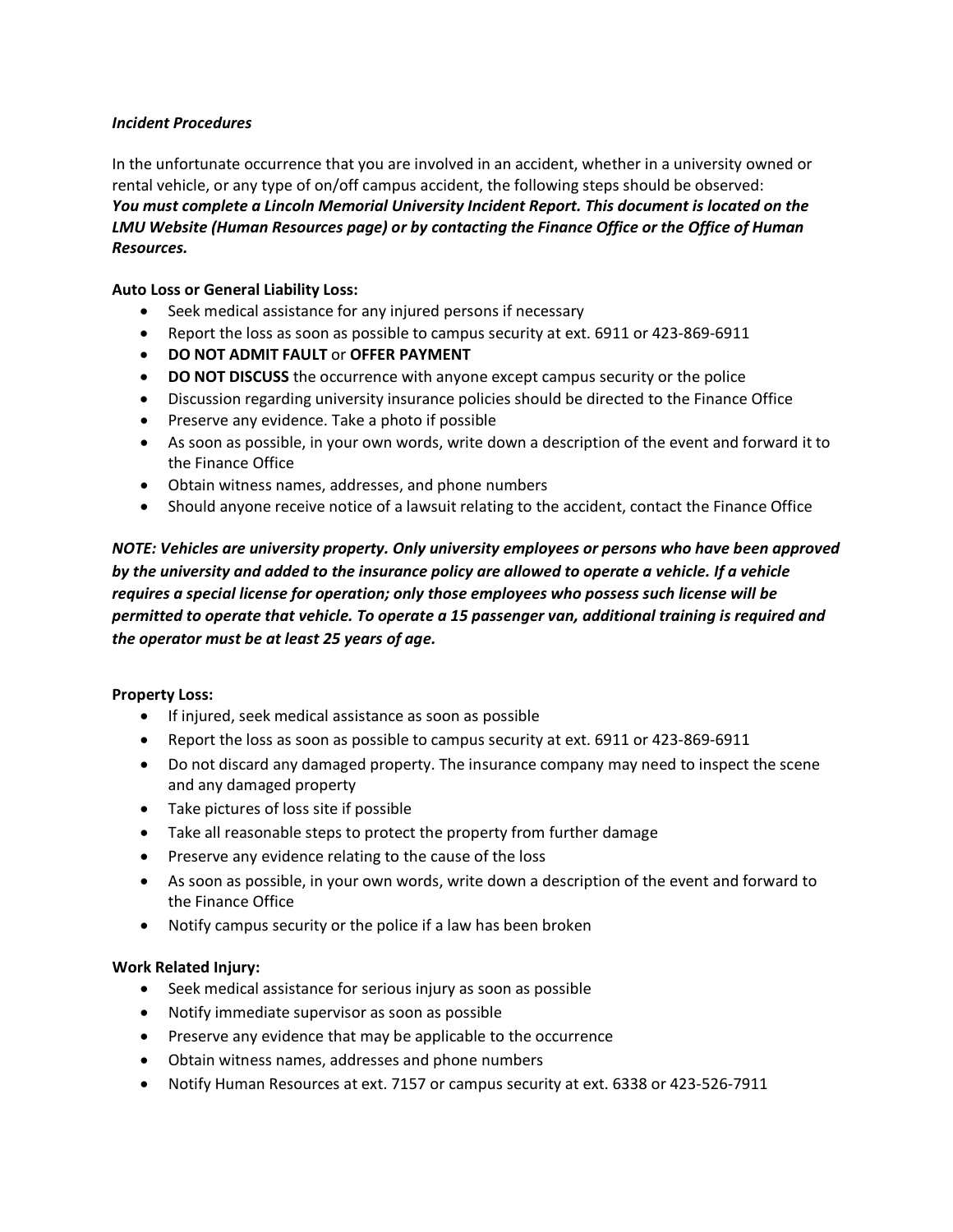• As soon as possible, in your own words, write down a description of the event and forward to the Office of Human Resources and the Finance Office

**DO NOT DISCUSS** the occurrence with anyone except the Office of Human Resources or the Finance Office

*NOTE: All media questions and inquiries are to be directed to the Director of Public Relations at ext. 6389*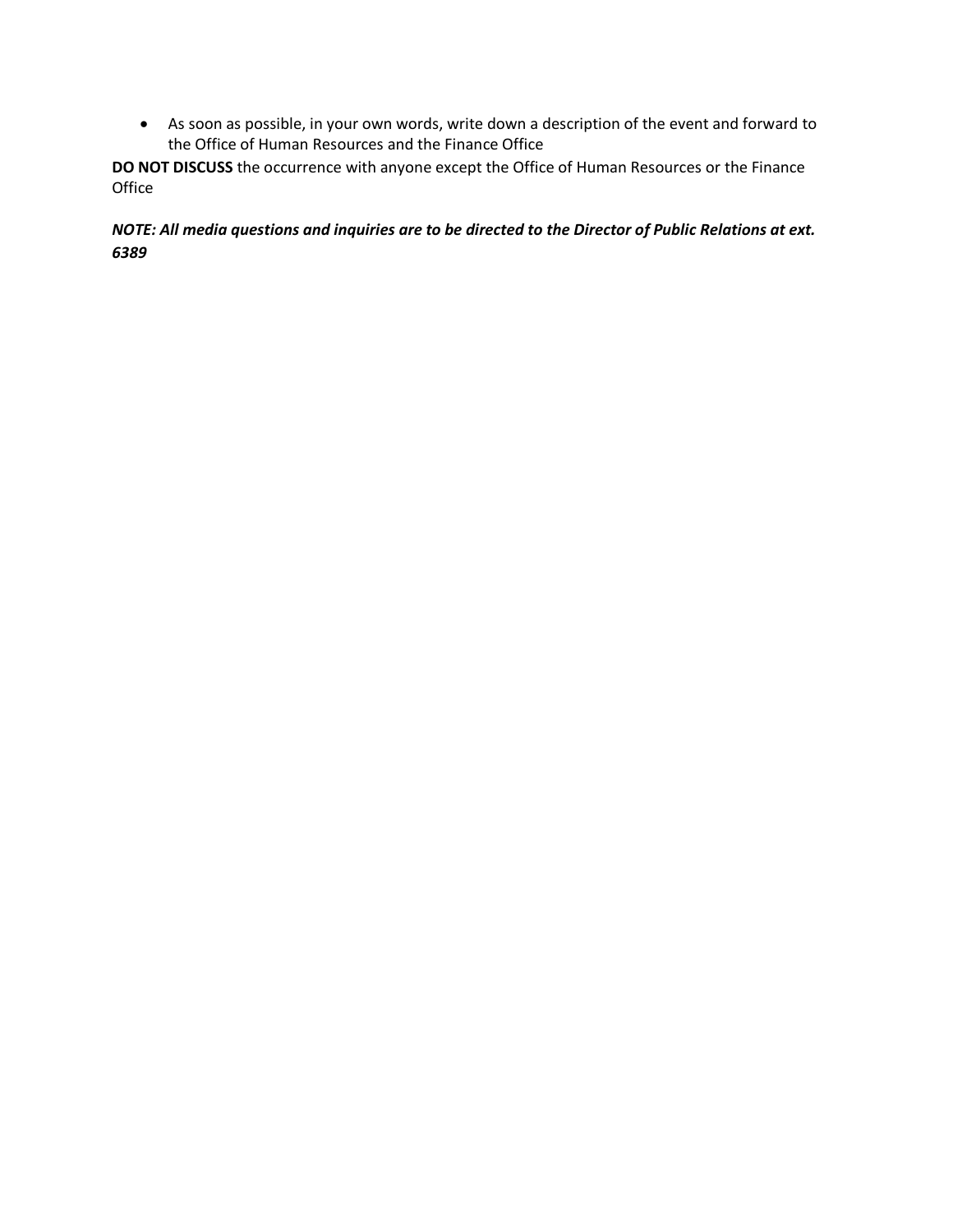#### *Firearms and Weapons on Campus*

LMU is committed to providing a safe, healthy learning and working environment, and to making adequate provisions for the safety and health of its students, staff, faculty and the public, and will not permit its students or employees, as well as visitors, to act in ways that may endanger themselves or others.

All visitors, students and employees are prohibited from possessing, carrying, trading or showing weapons of any kind, including firearms, fireworks, guns, explosives, bows and arrows, knives, etc. while on LMU premises, while on duty, while operating LMU vehicles or equipment, or while operating personal vehicles for LMU purposes. Visitors, students and employees are also prohibited from keeping weapons in their personal vehicles parked on LMU's premises. LMU premises include any property owned, operated, controlled or managed by it. Individuals are permitted to carry mace, pepper spray and pocket knives with blades no longer than four (4) inches as long as they are stored in a pocket, purse, briefcase or other personal belongings. Also permitted are paintball weapons to be used for organized recreational purposes on LMU premises.

This policy does not apply to those who are expressly authorized by LMU to use explosives and other authorized tools that could be viewed as weapons in the performance of their jobs.

LMU reserves the right, based upon reasonable suspicion of a violation of this policy, to search an office desk, and other property under the control of the visitor, student or employee, as well as the packages, purses, lunch boxes, briefcases, and students' or employees' vehicles parked on its premises. Individuals may also be required to remove a jacket or sweater and to turn out their pockets. Reasonable suspicion sufficient to justify a search may be based on a clear and reasonable belief, through observation or information provided by a reliable and credible source, that an employee is in violation of this policy. Searches of LMU property under the control of the visitor, student or employee are subject to being conducted without notice, once the reasonable suspicion standard has been met.

Violation of this policy may result in disciplinary action, up to and including expulsion or termination.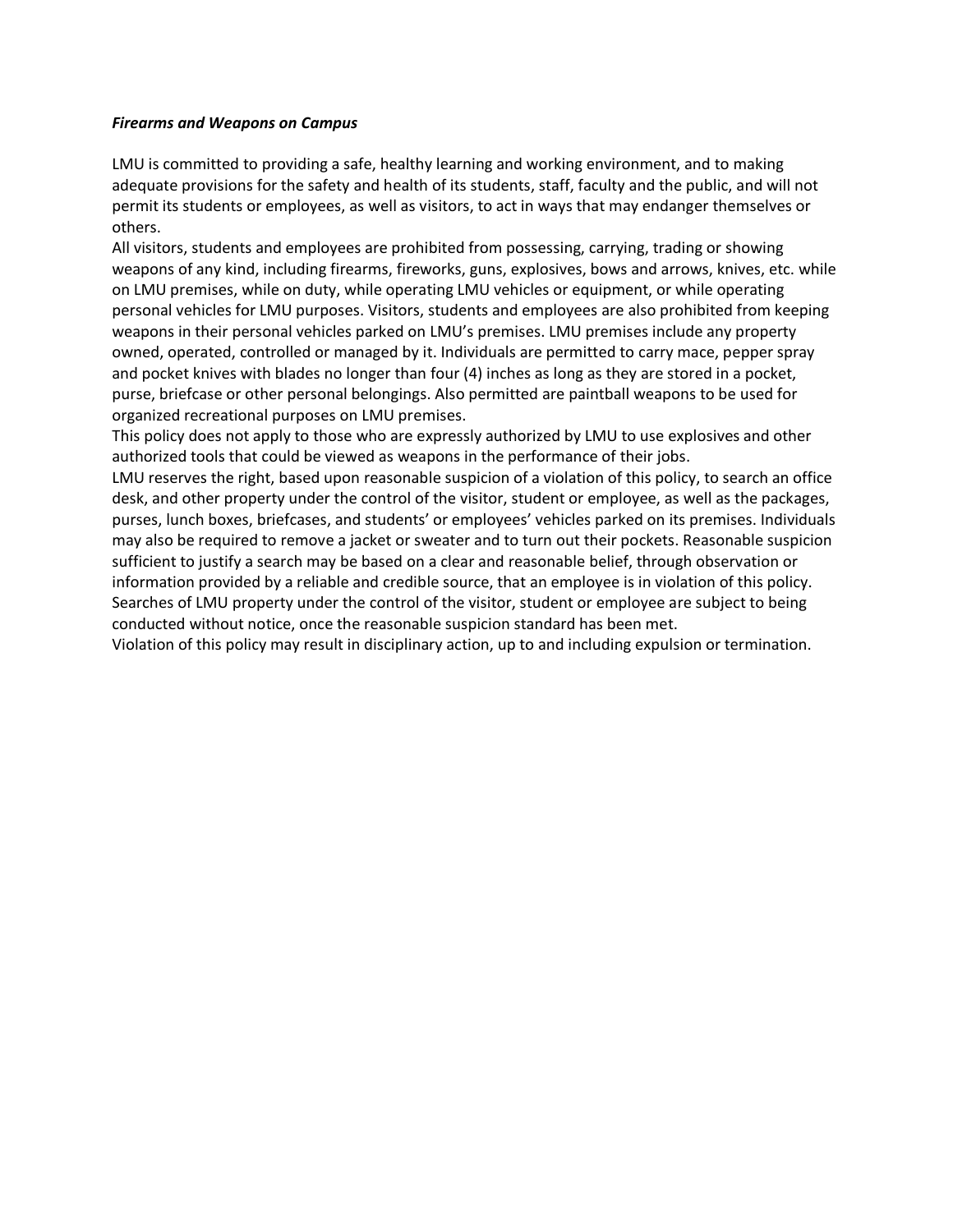# *Alcohol, Tobacco, Drug Free Campus and Workplace Policy*

In support of the Drug-Free Workplace Act of 1988 (Public Law 100-690), the Drug-Free Schools and Communities Act of 1989 and the "Non-Smoker Protection Act" of the State of Tennessee (T.C.A. 39-17- 1801), Lincoln Memorial University is notifying all faculty, staff and students of the following University policy.

It is the policy of Lincoln Memorial University to maintain a safe and healthful environment for its students and employees. Therefore, University policy prohibits the unlawful use, manufacture, possession, distribution, or dispensing of drugs ("controlled substances" as defined in the Controlled Substance Act, 21 U.S.C. 812) alcohol and tobacco on University property or during University activities. It is also a violation of this policy for any employee to report to work under the influence of drugs or alcohol.

Violation of this policy constitutes grounds for disciplinary action up to and including immediate discharge of an employee. Federal and State Laws provide additional penalties for such unlawful activities, including fines and imprisonment (21 U.S.C., 84 et seq; T.C.A. 39-6-401 et seq.). Local ordinances also provide various penalties for drug and alcohol related offenses. The University is bound to take all appropriate actions against violations, which may include referral for legal prosecution or requiring the individual to participate satisfactorily in an approved alcohol, tobacco or drug abuse assistance or rehabilitation program.

Individuals who are paid by Lincoln Memorial University from federal grants or contracts must notify the University of any Criminal Drug Statute Conviction for a violation occurring in the workplace within five (5) days after such conviction. The University is, in turn, required to inform the granting or contracting agency of such violation within 10 days of the University's receipt of notification.

Violations of this policy should be immediately reported to the employee's direct supervisor.

Employees and their families needing treatment information should call the Lincoln Memorial University Office of Enrollment Management and Student Services at (423) 869-6251.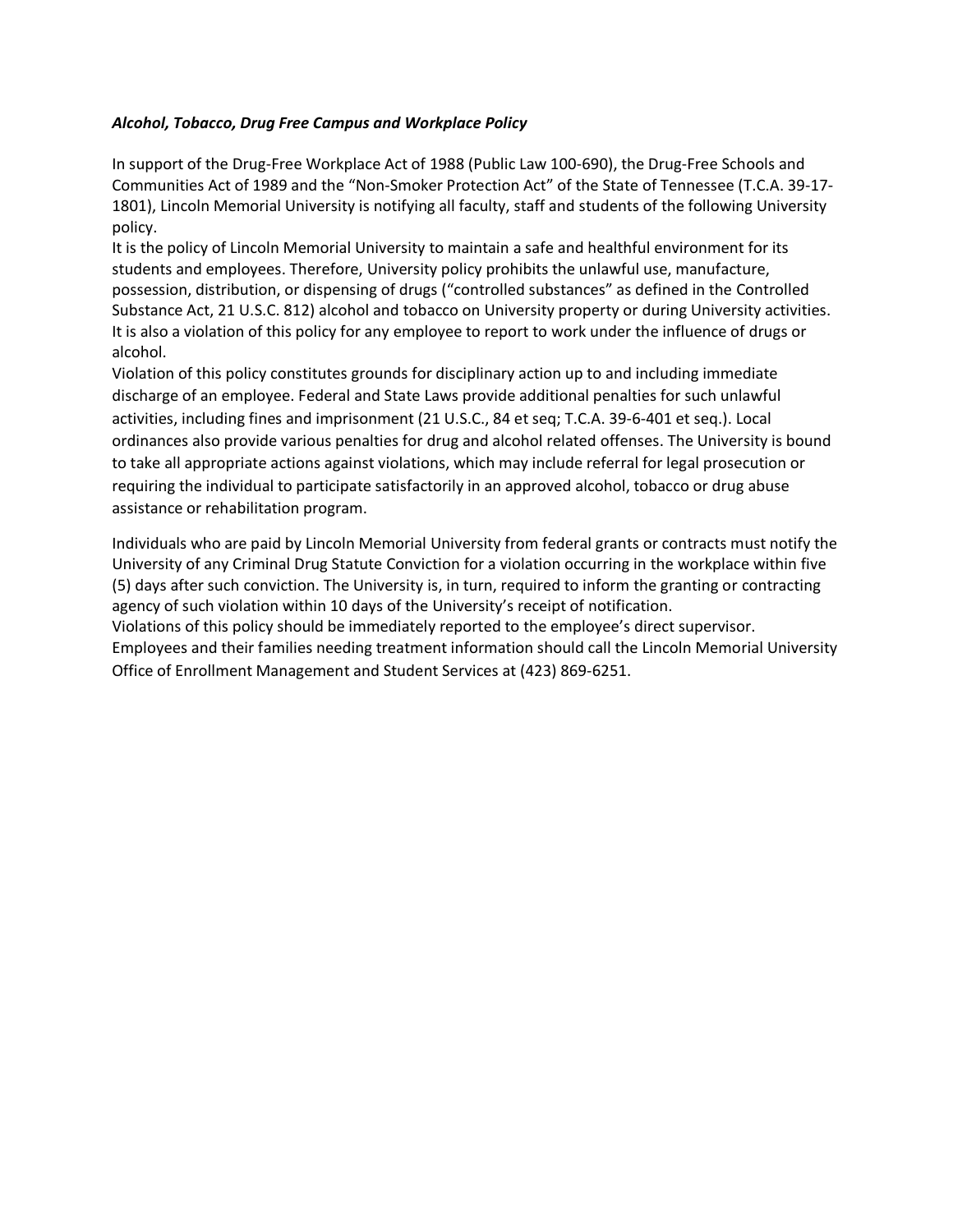#### *Employee Identification Badges*

To promote safety and security of faculty/staff and students, each employee is strongly encouraged to keep LMU identification on his/her person when representing the University during the workday and at LMU functions.

### *Visitors in the Work Area*

Because of potential safety and other problems, LMU cannot allow non-business visitors (including family members and, particularly, children), in any working areas at any time without advance permission of the supervisor. If you observe any unauthorized non-business visitor in any working area at any time, please immediately notify the supervisor or the University personnel in charge of the work area at that time.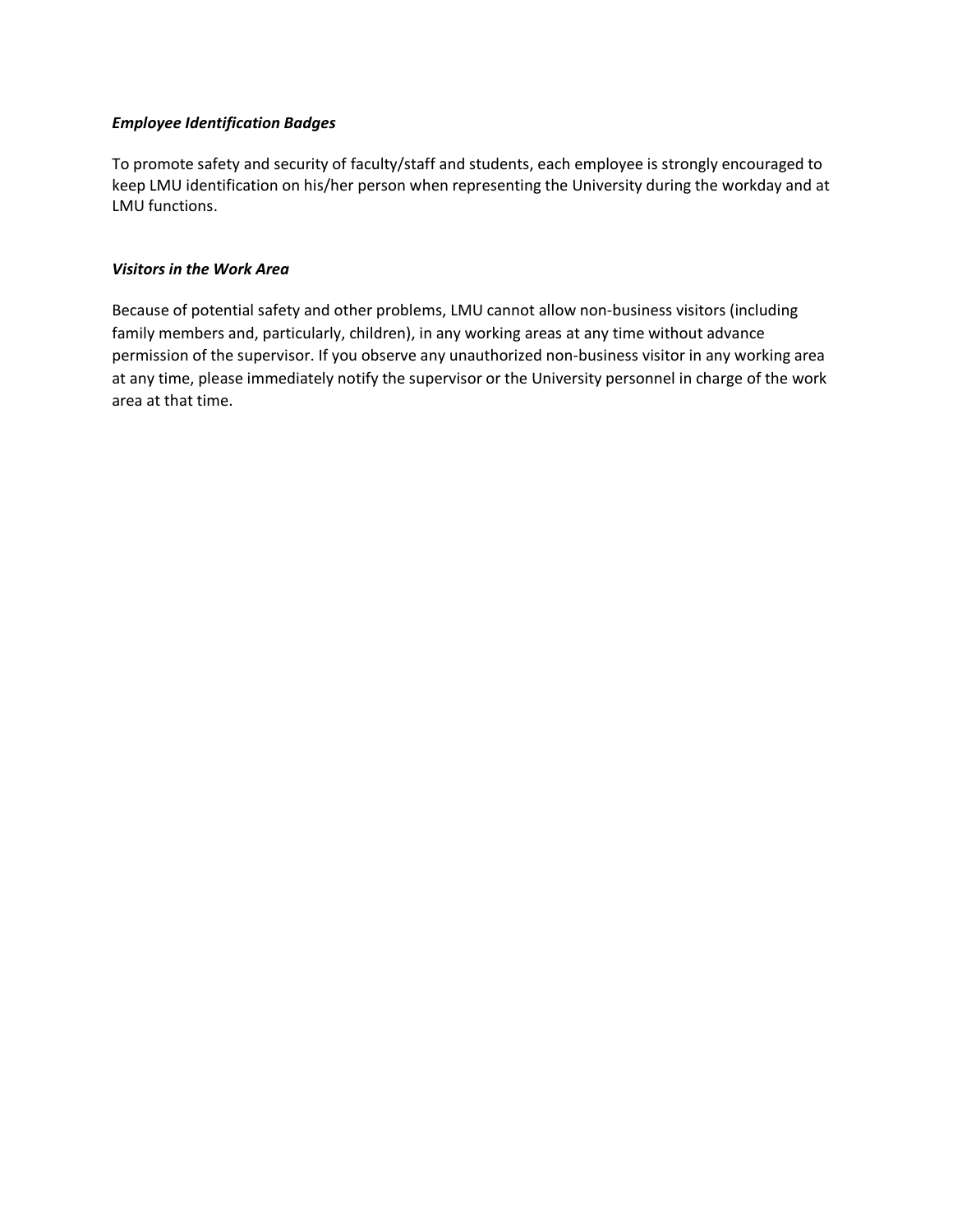## **SEXUAL ASSAULT AND OTHER CRIMES OF VIOLENCE**

## **SEXUAL AND OTHER DISCRIMINATORY HARASSMENT**

LMU is committed to maintaining study and work environments that are free from discriminatory harassment based on sex, race, color, national origin, religion, pregnancy, age, military status, disability or any other protected discriminatory factor. Sexual or other discriminatory harassment of its students is strictly prohibited, whether by non-employees (such as contractors or vendors), other students, or by its employees, and LMU will take immediate and appropriate action to prevent and to correct behavior that violates this policy. Likewise, students are strictly prohibited from engaging in harassing behavior directed at LMU's employees, its visitors, vendors and contractors. All students must comply with this policy and take appropriate measures to create an atmosphere free of harassment and discrimination. Appropriate disciplinary action, up to and including, as appropriate, suspension, expulsion, and termination from employment or being banned from LMU properties, will be taken against individuals who violate this policy.

#### **Sexual Harassment**

Sexual harassment is defined as unwelcome sexual advances, requests or sexual favors or other verbal or physical contact of a sexual nature.

This conduct constitutes unlawful sexual harassment when:

- 1. Submission to this conduct is explicitly or implicitly made a term or condition of an individual's employment or academic success;
- 2. Submission to or rejection of this conduct is used as the basis for an employment or academic decision; or
- 3. Such conduct has the purpose or effect of unreasonably interfering with an individual's work or academic performance or creating an intimidating, hostile or offensive work environment.

Sexual harassment refers to behavior that is not welcome, is personally offensive, is debilitating to morale and interferes with academic or work effectiveness. It frequently (though not necessarily) occurs as an abuse of authority where the parties are in an unequal power relationship. Sexual harassment may take different forms. One specific form is the demand for sexual favors. Other forms of harassment can include:

- Verbal: Sexual innuendoes, suggestive comments, jokes of a sexual nature, sexual propositions, implied or explicit threats, and offensive or obscene language.
- Non-Verbal: Sexually suggestive objects, graffiti, cartoons, posters, calendars, writings, pictures, graphic commentaries, suggestive or insulting sounds, leering, whistling, stalking, staring and making obscene gestures.
- Physical: Unwanted or unwelcome physical contact, including touching, pinching, grabbing, holding, hugging, kissing, brushing the body, assault and rape.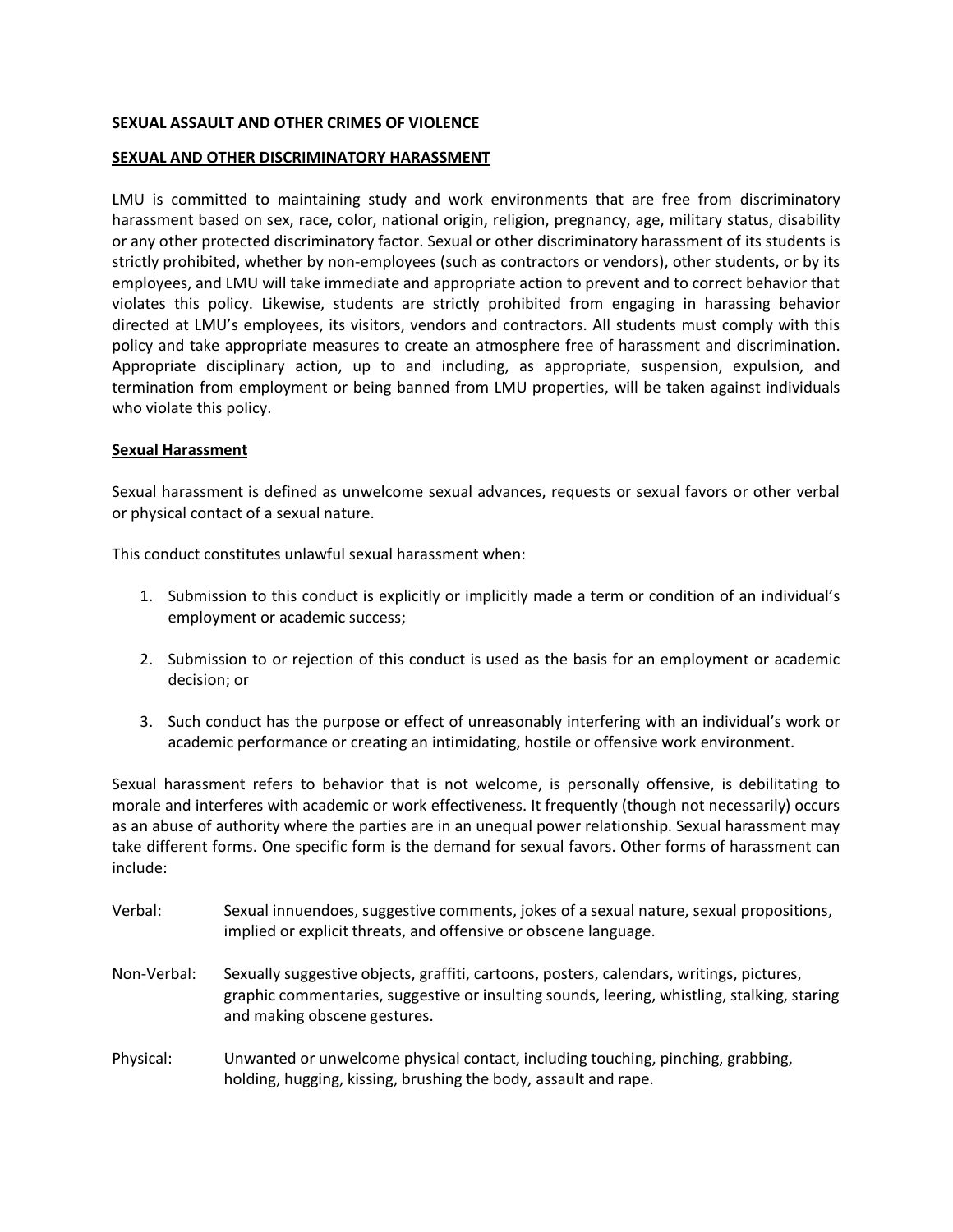While sexual harassment usually involves members of the opposite sex, it also includes "same sex harassment," (*i.e.*, males harassing males and females harassing females because of the recipient's sex).

Sexual harassment may be subtle or overt. Some behavior that is appropriate in a social setting is not appropriate in the workplace or in an academic environment. Regardless of the form it takes, verbal, non-verbal or physical, sexual harassment is inherently destructive, insulting and demeaning to the recipient and will not be tolerated at LMU.

#### **Other Discriminatory Harassment**

Other discriminatory harassment is verbal or physical conduct that denigrates or shows hostility or aversion toward an individual because of race, color, religion, national origin, pregnancy, age, military status, disability, or other protected discriminatory factor, when such conduct (1) has the purpose or effect of creating an intimidating, hostile or offensive work or academic environment; (2) has the purpose or effect of unreasonably interfering with an individual's work or academic performance; or (3) otherwise adversely affects an individual's employment or academic opportunities.

Examples of discriminatory harassing conduct include, but are not limited to, using epithets, slurs, negative stereotyping, threatening, intimidating or hostile acts or words, or showing, exhibiting or creating written or graphic material that denigrates or shows aversion or hostility toward an individual or group because of race, color, religion, national origin, pregnancy, age, military status, or disability.

**All students, faculty and staff must avoid any action or conduct that might be viewed as discriminatory harassment (whether sexual or other). Approval of, participation in or acquiescence in conduct constituting such harassment is a violation of this policy**. **Note: Individuals may be disciplined for behavior which is not so severe as to independently constitute unlawful harassment, but which is nonetheless offensive.**

## **Complaint and Reporting Procedure**

Students who experience, witness or are otherwise informed that a sexual offense has occurred should, at the student's option, contact local law enforcement, a campus police and security officer, or university official as soon as possible. Prompt reporting is important in order to preserve available evidence, to obtain necessary treatment and support for the victim, and to prevent further harm to others. They need not complain first to the offending person. All complaints or reports should be directed either to the Title IX coordinator, Director of Human Resources, the Dean of Students or the Associate Dean of Students. A prompt, thorough, and fair investigation will be conducted based on the individual's statement of what has occurred. In an effort to protect the individual who reports or complains of harassment, to encourage prompt reporting, and to protect the accused interests during the pendency of an investigation, access to information related to the investigation will be maintained on a strict "need to know" basis and all individuals involved in an investigation will be instructed not to discuss the matters in question outside of the investigation. LMU will retain confidential documentation of all allegations and investigations and will take appropriate corrective action to remedy all violations of this policy.

Investigations will normally include conferring with the parties involved and any named or apparent witnesses. Signed statements from the parties and witnesses will usually be requested, though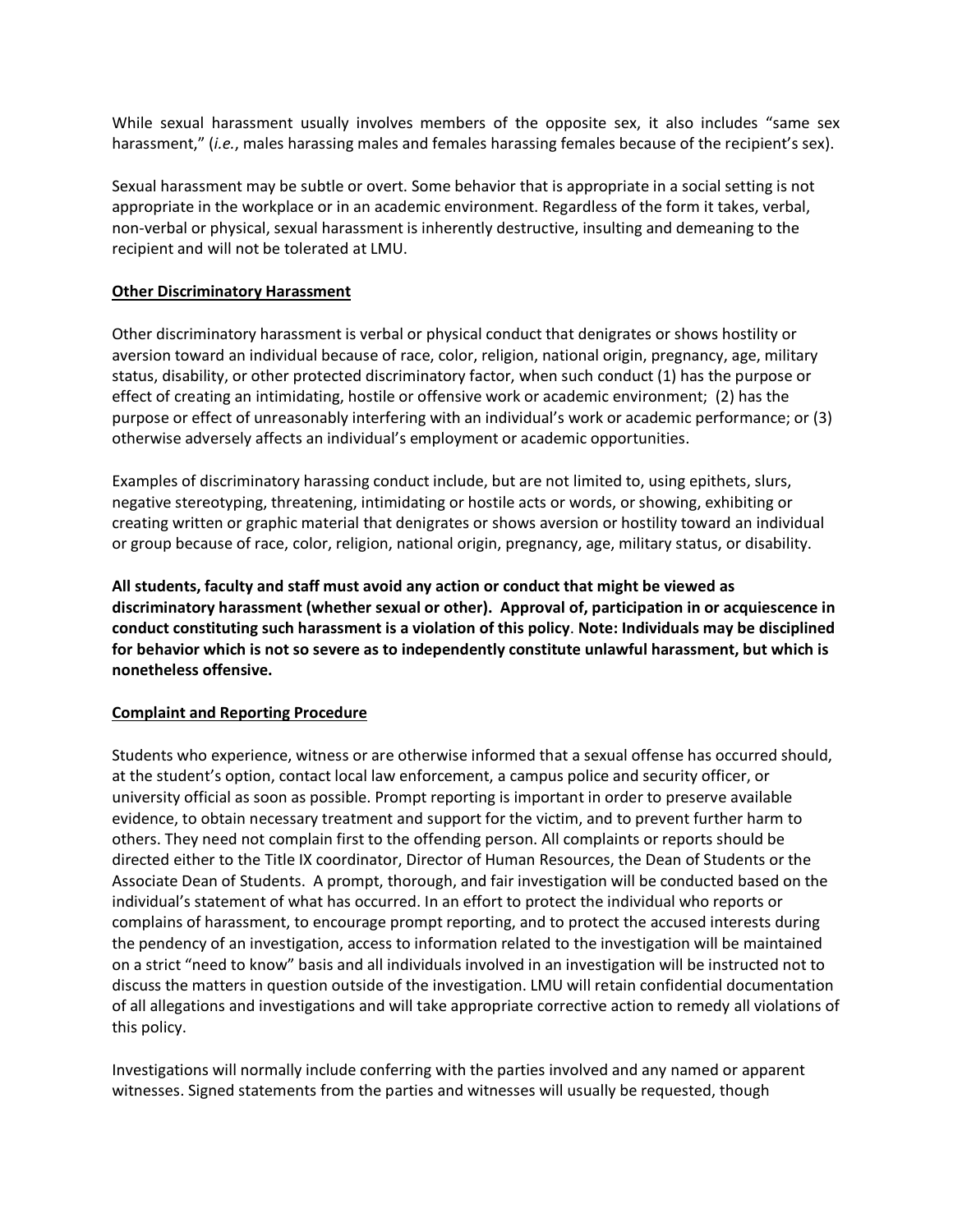complainants are not required to make a written complaint. All complainants and witnesses will be protected from coercion, intimidation, retaliation, interference or discrimination for raising a bona fide complaint or properly assisting in an investigation. If the investigation reveals that the complaint is valid, prompt and appropriate corrective action designed to stop the harassment immediately and to prevent its recurrence will be taken.

Retaliation against any complaining individual, any witness, or anyone involved in a complaint is strictly prohibited. LMU will follow up any complaint or investigation as appropriate to insure that no retaliation occurs. Students should *immediately* report any perceived retaliation to the Title IX coordinator, Director of Human Resources, the Dean of Students or the Associate Dean of Students. The University will not tolerate retaliation and will take prompt and immediate steps to eliminate it.

Whether a particular act or incident produces a discriminatory employment or academic effect or amounts to harassment, or whether it otherwise violates this policy, requires a factual determination based on all the facts and circumstances. Given the nature of this type of discrimination, the University recognizes that false accusations of sexual or other discriminatory harassment can have serious effects on innocent individuals. Therefore, if after investigating any complaint or report, it determines the complaint or report is not bona fide and was made in bad faith or for an improper purpose, or that an individual has provided false information regarding a complaint or investigation, disciplinary action may be taken against the individual who filed the complaint or who gave false information.

LMU trusts and expects that all students will continue to act responsibly to establish and maintain a pleasant and respectful community environment, free of discrimination or harassment, for all. LMU has a zero tolerance policy for sexual or other discriminatory harassment. Thus, students are subject to discipline for any inappropriate behavior.

Questions or concerns about this policy or the complaint and reporting procedure should be directed to the Associate Dean of Students or Human Resources.

LMU will cooperate with lawful investigatory processes related to criminal investigations. In addition, allegations of sexual offenses brought against a student will be handled pursuant to the University's Sexual Harassment policy and procedures. The University may impose disciplinary action against a student even in the absence of a criminal report, arrest or conviction. Sanctions may include, but are not limited to, disciplinary probation, suspension or expulsion. The Office of Student Services may, upon request or out of concern for safety, make adjustments to a student's academic or living situation.

## **IF YOU ARE RAPED OR SEXUALLY ASSAULTED:**

- Try to preserve all physical evidence. Do not wash, use the toilet, or change clothing if you can avoid it. If you do change clothes, put all clothing you were wearing at the time of the attack in a paper, not plastic, bag.
- Get medical attention as soon as possible to make sure you are physically well and to permit collection of important evidence in the event you may later wish to take legal action.
- Contact LMU Campus Police and Security, (423) 869-6911 or the Claiborne County Police Department by dialing 911.
- Talk with an advocate or a counselor who will maintain confidentiality, help explain your options, give you information, and provide emotional support.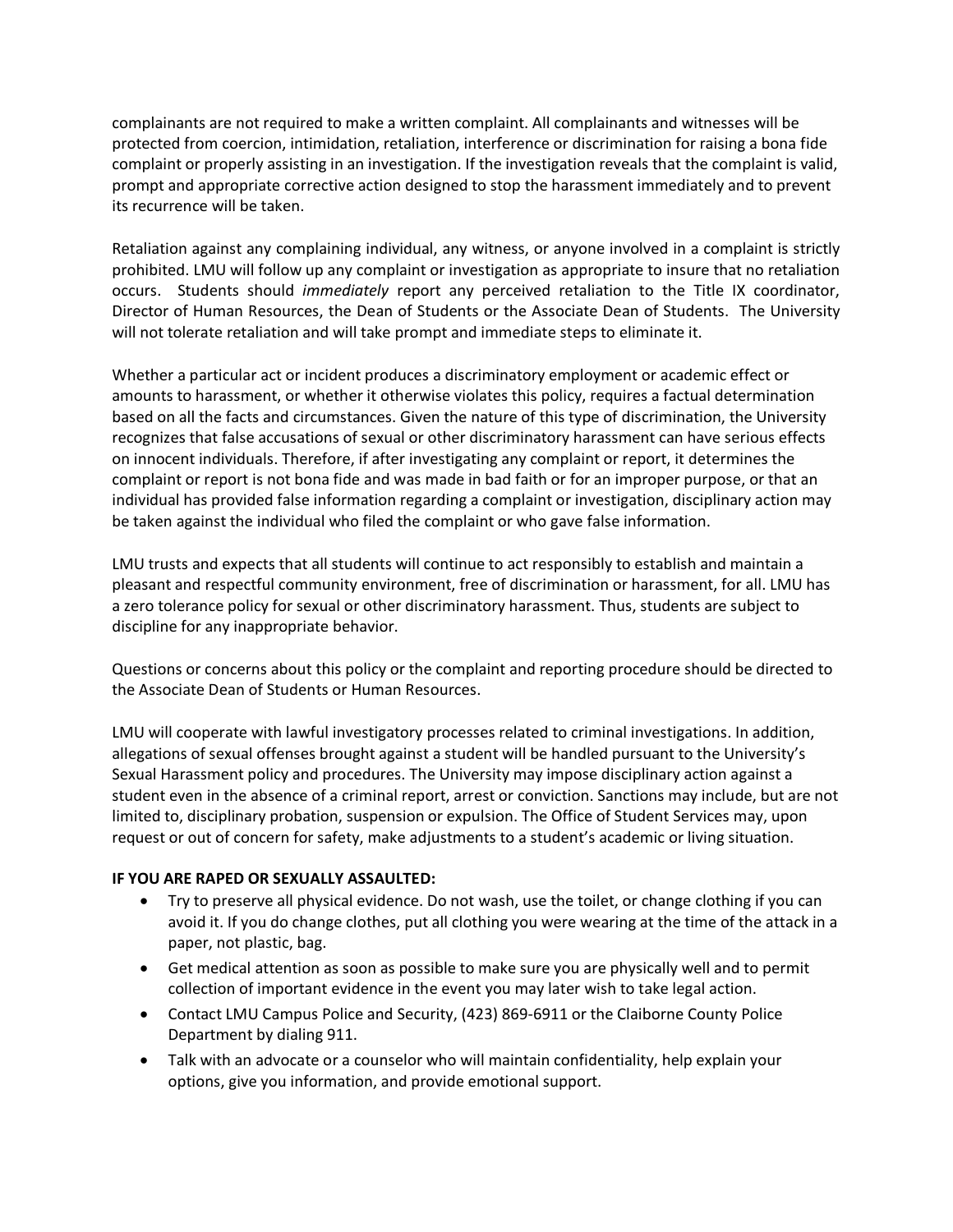**Past Abuse:** Many individuals experience sexual assault and never tell anyone about it at the time of the incident. If you were victimized weeks or years ago, assistance is still available to you. Talking with someone now may help you cope better with abuse from the past, whether it was rape, child sexual abuse, incest, or sexual harassment. Complaints of alleged sexual assault may be made to any Campus Security Authority or the Title IX Coordinator.

# **Sex Offense Prevention Programs and Procedures**

## *Education and Information*

Sex offense prevention education is part of the college experience and the Office of Student Services conducts a mandatory sexual assault prevention seminar at the beginning of each academic year. Sex offense-related topics are also covered during Residence Life Staff Training. Prevention literature and contact information for local agencies is available in the Student Services lobby and at the Tagge Center for Academic Excellence, and students are encouraged to contact the Director of Counseling, Duke Hall  $2<sup>nd</sup>$  floor with any additional concerns or requests for information.

Students may access the TBI's Tennessee Internet Crime Information Center's Sexual Offender Registry (for Claiborne County) at: [http://www.ticic.state.tn.us/SEX\\_ofndr/sor\\_short\\_county.asp.](http://www.ticic.state.tn.us/SEX_ofndr/sor_short_county.asp) For Bell County, KY[: http://kspsor.state.ky.us/.](http://kspsor.state.ky.us/) For Lee County, VA[: http://sex-offender.vsp.state.va.us/.](http://sex-offender.vsp.state.va.us/)

## **Assistance for Victims**

The University will assist victims in notifying the appropriate legal authorities should the victim wish to do so. The University will also assist victims in finding alternate on-campus housing accommodations, if requested, and in making any additional accommodations to remedy the effects of the misconduct, including changes to academic situations.

It is important that victims understand the value of obtaining and/or receiving help in dealing with the crime. Existing counseling, mental health or student services for victims of sexual assault include: **LMU Counseling Services** (423)869-6401

**CEASE-** CEASE is a community resource that can help victims of sexual assault. Call the 24-hour crisis line at **423.581.2220**. Claiborne, Grainger, Hamblen, Hancock, Hawkins and Union counties in Tennessee call toll-free **800.303.2220**.

**National Sexual Assault Hotline** (800) 656–HOPE

**National Suicide Prevention Lifeline** (800) 273–TALK

**E. Sex Discrimination, Harassment, and Assault: MTSU Title IX**